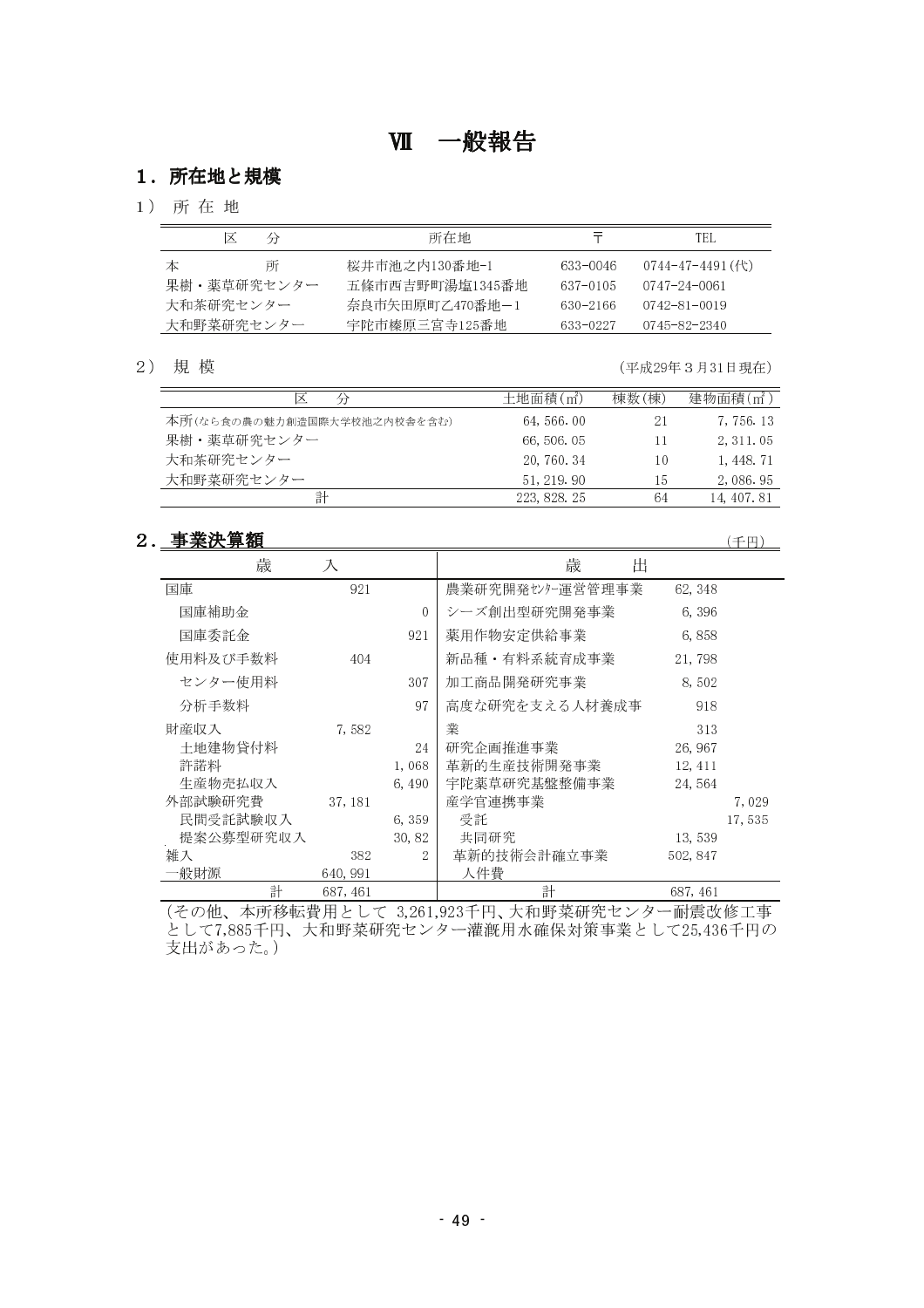## 3. 機構



| 職員数          |        |        |                                            |                                            |                                 |                  |                       |                       |          |                  |                |                       | (平成29年3月31日現在) |                |
|--------------|--------|--------|--------------------------------------------|--------------------------------------------|---------------------------------|------------------|-----------------------|-----------------------|----------|------------------|----------------|-----------------------|----------------|----------------|
| 区分           | 所<br>長 | 部<br>長 | 研<br>究<br>セ<br>$\checkmark$<br>タ<br>所<br>長 | 課<br>長<br>$\bullet$<br>科<br>長<br>$\bullet$ | 係<br>総<br>長<br>括<br>研<br>究<br>員 | 主<br>任<br>主<br>査 | 指<br>導<br>研<br>究<br>員 | 主<br>任<br>研<br>究<br>員 | 主<br>査   | 主<br>任<br>主<br>事 | 主<br>事         | 主<br>任<br>技<br>能<br>員 | 再<br>任<br>用    | 計              |
| 全般           |        | 2      |                                            |                                            |                                 |                  |                       |                       |          |                  |                |                       |                | 3              |
| 総務課          |        |        |                                            |                                            |                                 |                  |                       |                       |          |                  |                |                       | 1              | $\sqrt{2}$     |
| 研究企画推進課      |        |        |                                            |                                            |                                 |                  |                       |                       |          |                  |                |                       |                | $\,3$          |
| 育種科          |        |        |                                            |                                            | 3                               |                  | $\overline{2}$        | 2                     |          | 1                | $\overline{2}$ | 6                     | 1              | $18\,$         |
| 加工科          |        |        |                                            |                                            | $\overline{2}$                  |                  |                       |                       |          |                  |                |                       |                | 5              |
| 基盤技術科        |        |        |                                            |                                            | 3                               |                  | 3                     |                       |          |                  |                |                       |                | 10             |
| 薬草科          |        |        |                                            |                                            | и                               |                  | п                     |                       |          |                  |                | 3                     |                | 7              |
| 大和茶研究センター    |        |        |                                            |                                            |                                 |                  |                       |                       |          |                  |                | $\overline{2}$        |                | 5              |
| 大和野菜研究センター   |        |        |                                            |                                            |                                 |                  | 1                     |                       |          |                  |                | $\overline{2}$        | 1              | $\overline{7}$ |
| (遺伝資源保存ユニット) |        |        |                                            |                                            |                                 |                  |                       |                       |          |                  |                |                       |                |                |
| 計            | 1      | 2      |                                            | 8                                          | 12                              |                  | 9                     | 6                     | $\theta$ | 2                | 4              | 13                    | 3              | 60             |